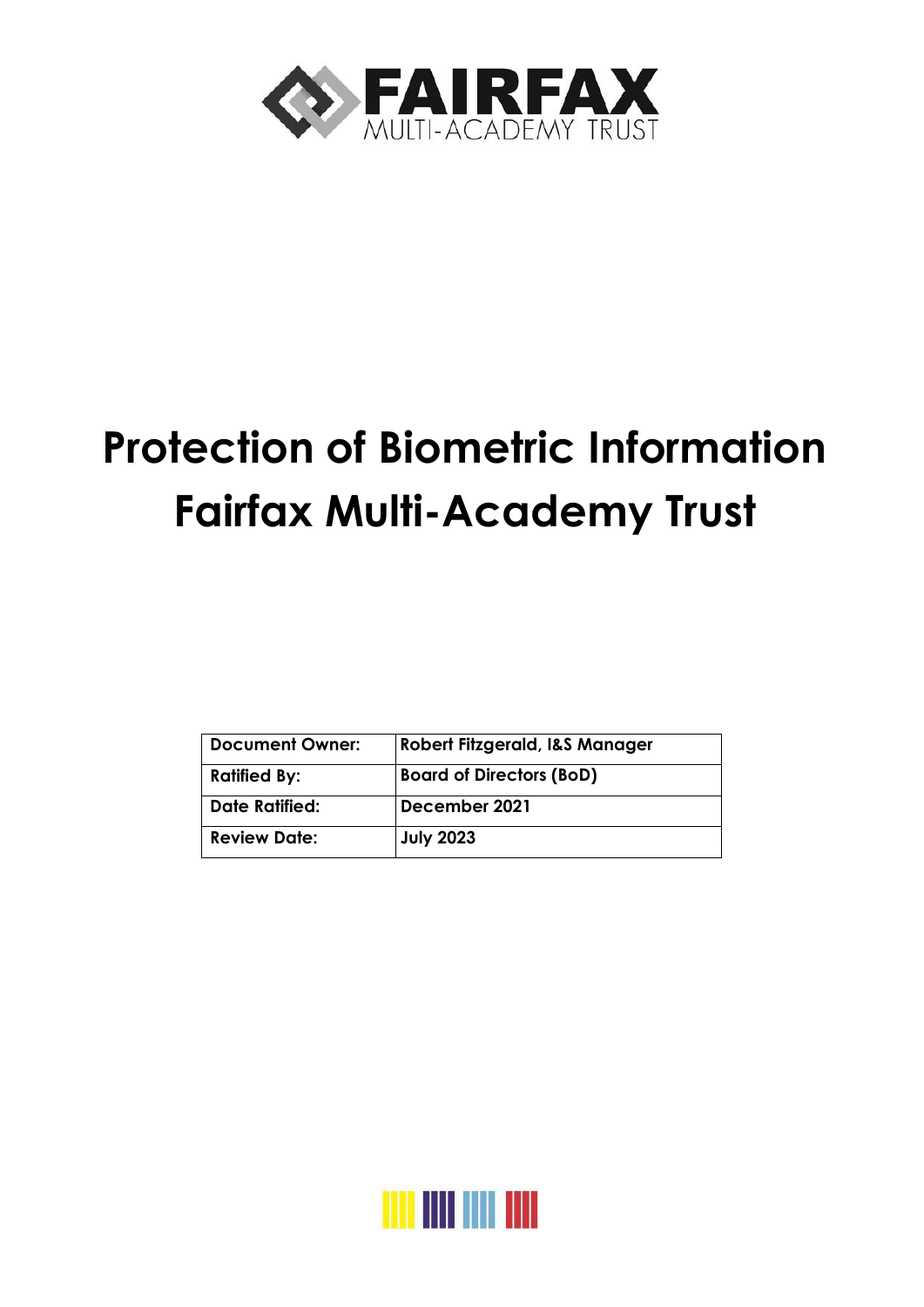

#### **Protection of Biometric Information**

Contents:

| 1.  | Policy statement                           | Page 3   |
|-----|--------------------------------------------|----------|
| 2.  | About this policy                          | Page 3   |
| 3.  | Definition of biometrics data terms        | Page 3-4 |
| 4.  | Roles and responsibilities                 | Page 4   |
| 5.  | Data protection principles                 | Page 5   |
| 6.  | Data protection impact assessments (DPIAs) | Page 5-6 |
| 7.  | Consent                                    | Page 6   |
| 8.  | Student consent                            | Page 7-8 |
| 9.  | Staff consent                              | Page 8   |
| 10. | Alternative arrangements                   | Page 8-9 |
| 11. | Data retention                             | Page 9   |
| 12. | Data breaches                              | Page 9   |
| 13. | Subject access requests (SAR)              | Page 9   |
| 14. | Monitoring and review                      | Page 9   |

Appendix 1 – Overview of student consent collection Page 10

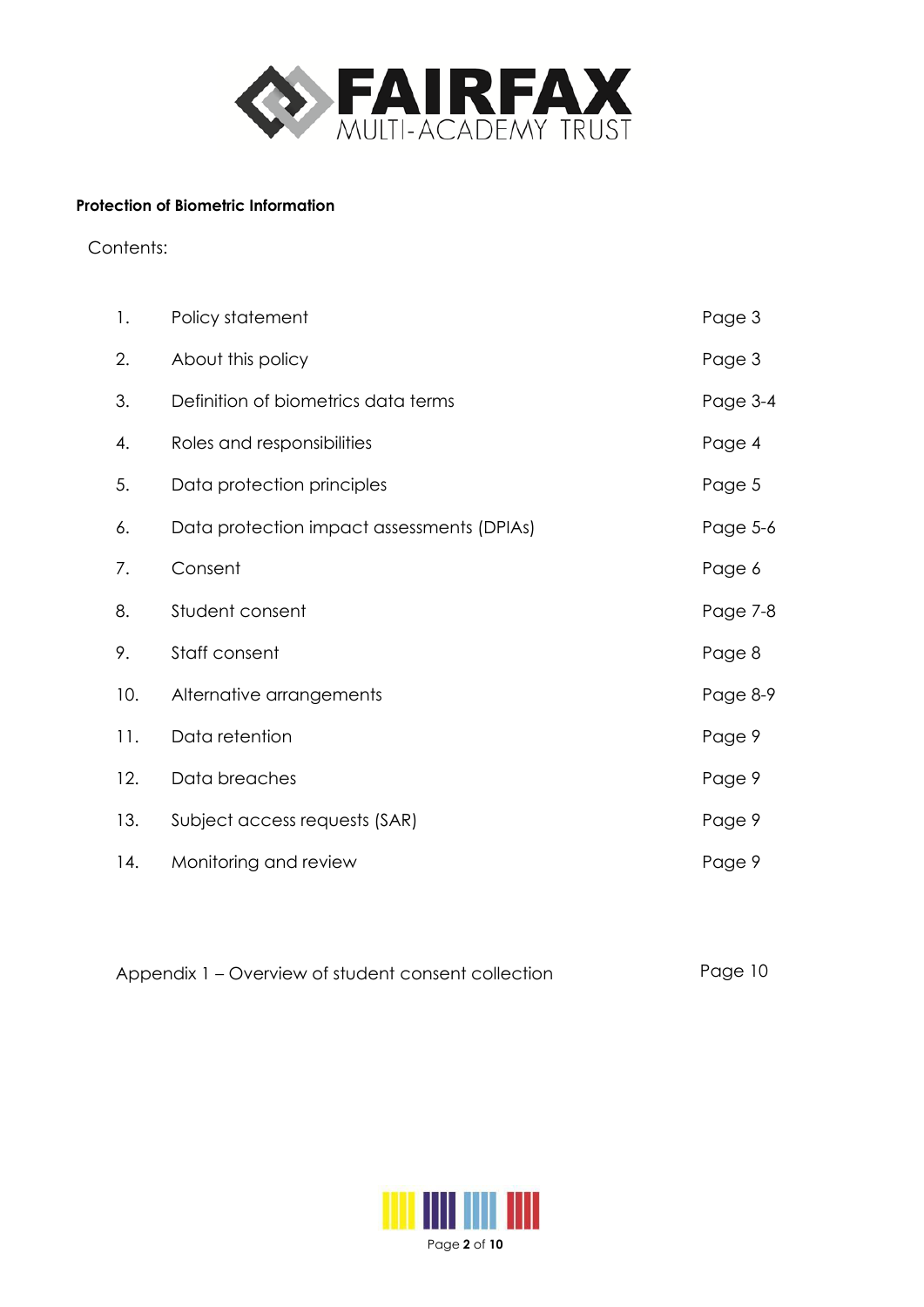

#### **1 Policy statement**

- 1.1 This policy has due regard to all relevant legislation and guidance including, but not limited to, the following:
	- **Protection of Freedoms Act 2012**
	- **Data Protection Act 2018**
	- **UK General Data Protection Regulation (UK GDPR)**
	- **DfE (2018) 'Protection of biometric information of children in schools and colleges'**
- 1.2 This policy operates in conjunction with the following Trust policy and procedures:
	- **Data Protection Policy**
	- **Data Breach Procedure**
	- **Data Protection Impact Assessment (DPIA) Procedure**
	- **Subject Access Request (SAR) Procedure**
	- **Retention Schedule**

# **2 About this policy**

- 2.1 This policy and any other documents referred to in it set out the basis on which we will **process** any **biometric information** we collect from **data subjects**, or that is provided to us by **data subjects** or other sources.
- 2.2 This policy does not form part of any employee's contract of employment and may be amended at any time.
- 2.3 This policy sets out rules on protecting **biometric information** and the legal conditions that must be satisfied when we process **biometric information**.

# **3 Definition of biometrics information terms**

- 3.1 **Automated biometric recognition system:** A system which measures an individual's physical or behavioural characteristics by using equipment that operates 'automatically' (i.e. electronically). Information from the individual is automatically compared with **biometric information** stored in the system to see if there is a match in order to recognise or identify the individual.
- 3.2 **Biometric information:** Personal information about an individual's physical or behavioural characteristics that can be used to identify that person, including

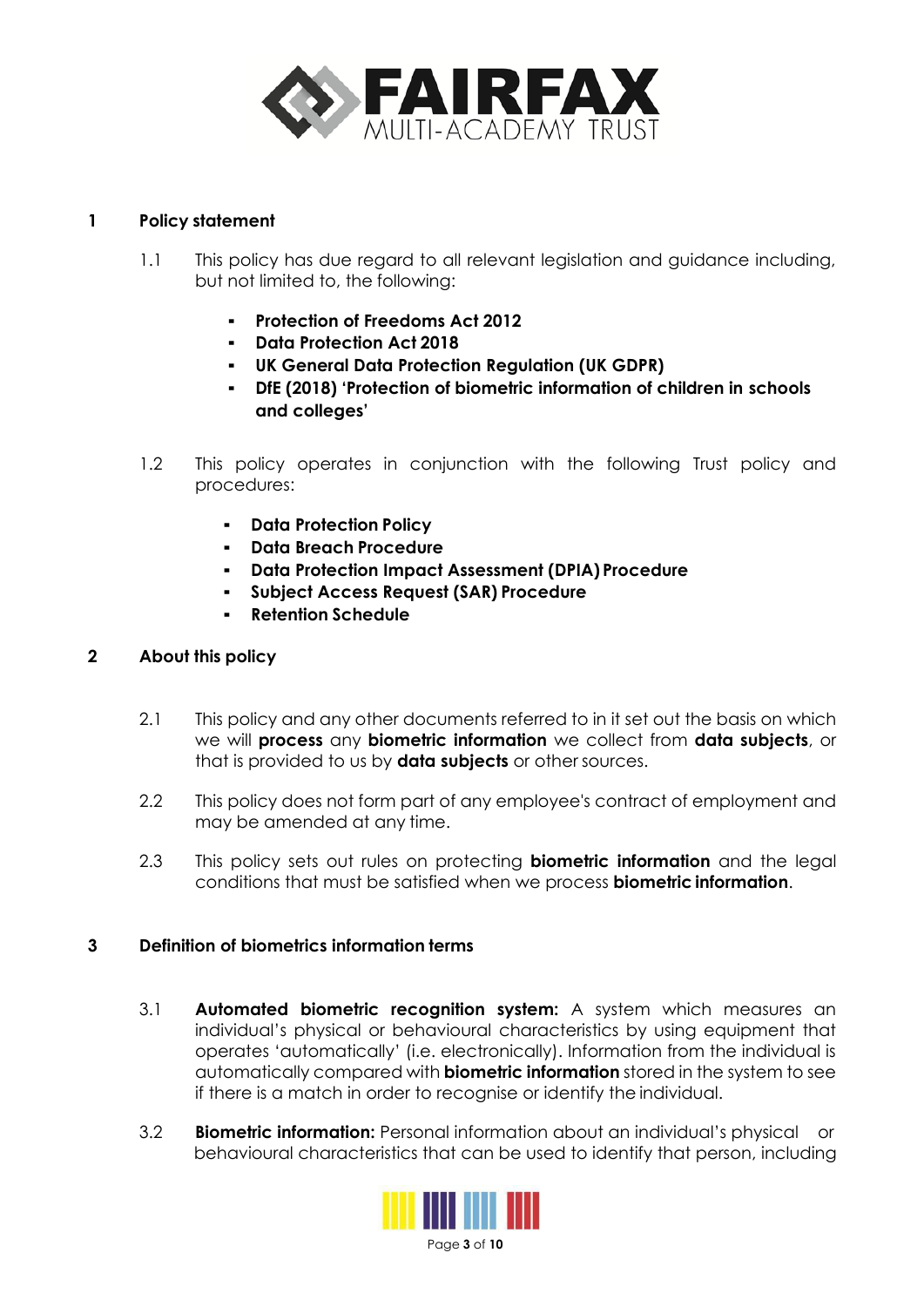

their fingerprints, facial shape, retina and iris patterns, and hand measurements.

- 3.3 **Consent: GDPR** requires that **consent** must be freely given, that the academy must keep a record to demonstrate consent; be able to display prominence and clarity of consent requests; and advise the right to withdraw consent easily and at any time.
- 3.4 **Data controller:** Under data protection law, the Trust is the **data controller** for all **biometric information** held by the academies.
- 3.5 **Processing biometric information: Processing biometric information** includes obtaining, recording or holding the data or carrying out any operation on the data including disclosing it, deleting it, organising it or altering it. An automated biometric recognition system processes data when:
	- Recording students' **biometric information**, e.g. taking measurements from a fingerprint via a fingerprint scanner.
	- Storing students' **biometric information** on a database.
	- Using students' **biometric information** as part of an electronic process, e.g. by comparing it with **biometric information** stored on a database to identify or recognise students.
- 3.6 **Special category data: Personal data** which the **GDPR** says is more sensitive, and so needs more protection – where **biometric information** is used for identification purposes, it is considered **special category data**.

# **4 Roles and responsibilities**

- 4.1 The Trust's **Board of Directors** are responsible for approving this policy.
- 4.2 **Academy Principals** are responsible for ensuring the provisions in this policy are implemented consistently.
- 4.3 The Trust's **Data Protection Officer (DPO)** is responsible for;
	- Monitoring the academy's compliance with data protection legislation in relation to the use of **biometric information**.
	- Advising on when it is necessary to undertake a **data protection impact assessment (DPIA)** in relation to the academy's biometric system(s).
	- Being the first point of contact for the **Information Commissioners Office (ICO)**.

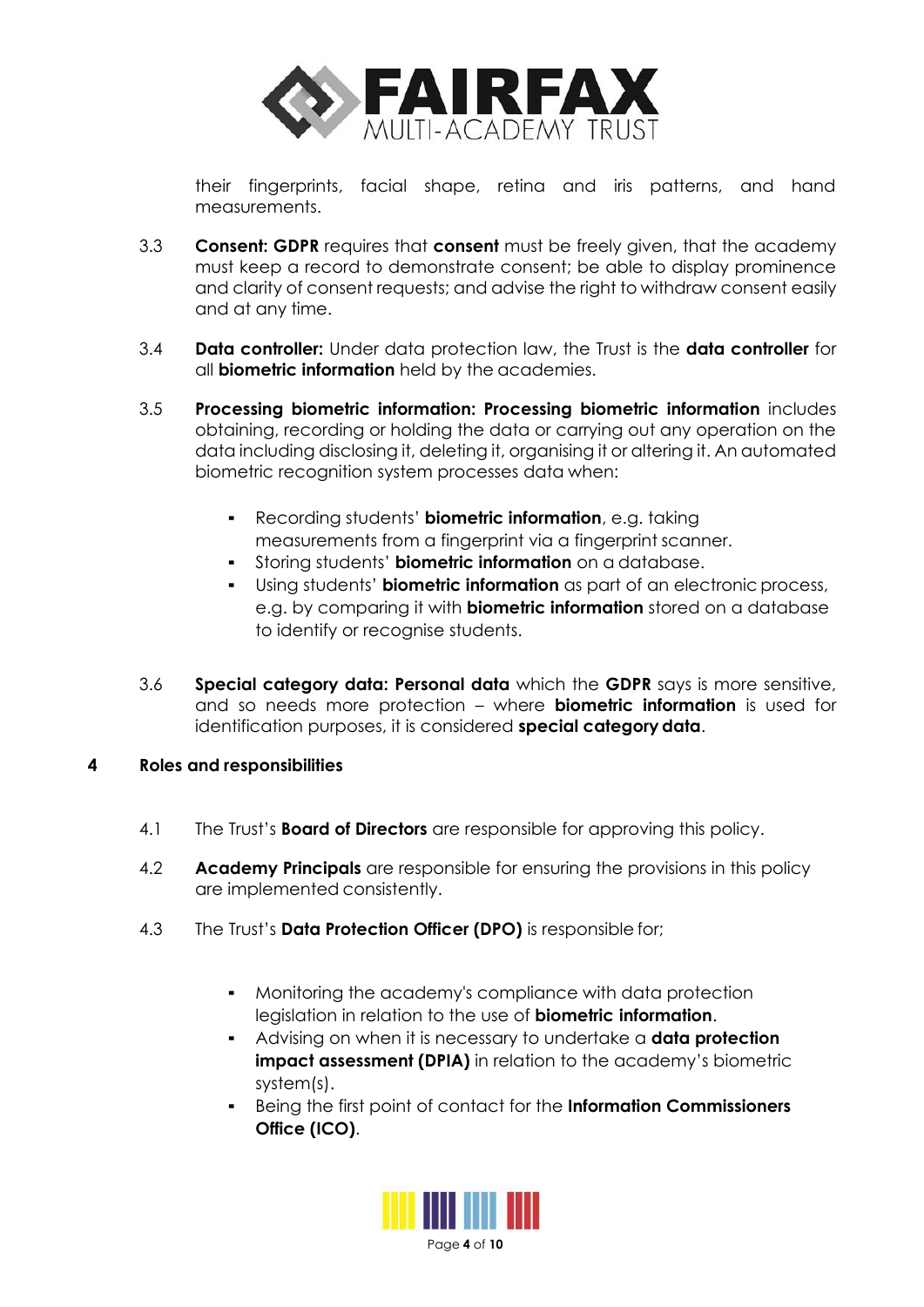

# **5 Data protection principles**

- 5.1 The academy processes all **personal data**, including **biometric information**, in accordance with the key principles set out in the **GDPR.**
- 5.2 The academy must ensure **biometric information** is:
	- Processed lawfully, fairly and in a transparent manner.
	- Only collected for specified, explicit and legitimate purposes, and not further processed in a manner that is incompatible with those purposes.
	- Adequate, relevant and limited to what is necessary in relation to the purposes for which they are processed.
	- Accurate and, where necessary, kept up-to-date, and that reasonable steps are taken to ensure inaccurate information is rectified or erased.
	- Kept in a form which permits identification of data subjects for no longer than is necessary for the purposes for which the personal data are processed.
	- Processed in a manner that ensures appropriate security of the information, including protection against unauthorised or unlawful processing and against accidental loss, destruction or damage, using appropriate technical or organisational measures.
- 5.3 The Trust is **data controller**, the academy is responsible for being able to demonstrate its compliance with the provisions outlined in 5.2.

# **6 Data protection impact assessments (DPIAs)**

- 6.1 Prior to processing biometric information or implementing a system that involves processing biometric information, a **DPIA** will be carried out.
- 6.2 The **DPO controls** the **Data Protection Impact Assessment (DPIA)** procedure for the Trust and must be contracted prior to beginning a **DPIA**.
- 6.3 The **DPO** will oversee and monitor the process of carrying out the **DPIA**, the **DPIA** will:
	- Describe the nature, scope, context and purposes of theprocessing.
	- Assess necessity, proportionality and compliance measures.
	- Identify and assess risks to individuals.
	- Identify any additional measures to mitigate those risks.
- 6.4 When assessing levels of risk, the likelihood and the severity of any impact on individuals will be considered.

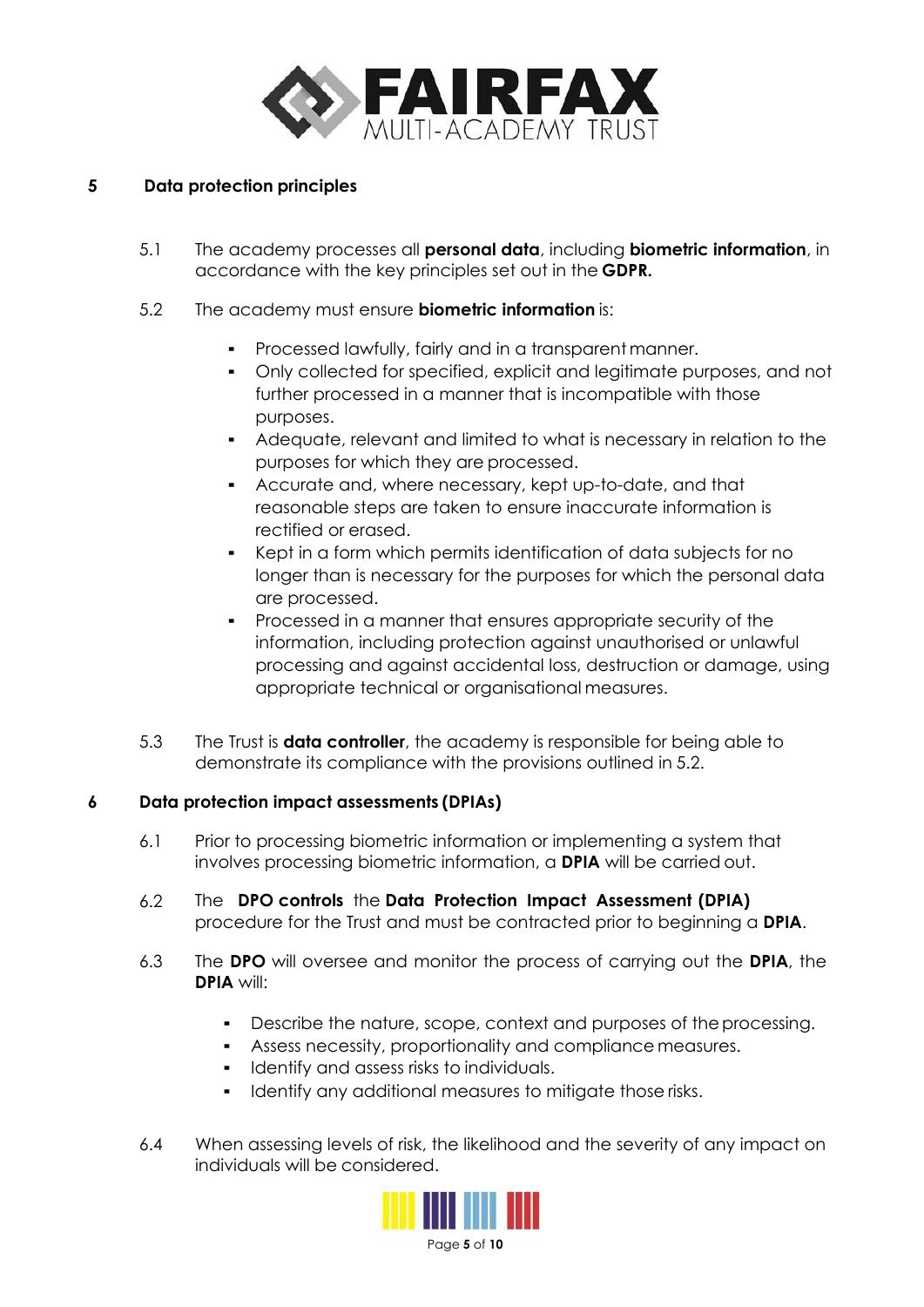

- 6.5 If a high risk is identified that cannot be mitigated, the **DPO** will consult the **ICO** before the processing of the **biometric information** begins.
- 6.6 The **ICO** will provide the school with a written response (within eight weeks or 14 weeks in complex cases) advising whether the risks are acceptable, or whether the school needs to take further action. In some cases, the **ICO** may advise the school to not carry out the processing.
- 6.7 The Trust will adhere to any advice from the **ICO**.

# **7 Consent**

- 7.1 Prior to any **biometric recognition system** being put in place or processing of **biometric information**, the academy must request written **consent** for the use of **biometric information**.
- 7.2 **Consent** must be freely given. Academies must request written consent advising an explicit yes or no answer to consenting to the processing of **biometric information**.
- 7.3 **Consent** must not be gained through an opt-out option.
- 7.4 If there is no reply to the **consent** request, the academy must determine this as **consent** is not provided.
- 7.5 The academy must keep a record of **consent** as part of the student/stafffile.
- 7.6 Request for **consent** from individuals must advise the following:
	- Details about the type of **biometric information** to be taken
	- Details of the system(s) that will be used to hold and process the **biometric information**
	- How the **biometric information** will be used
	- The right to refuse or withdraw their consent
	- The academy's duty to provide reasonable alternative arrangements for those students whose information cannot be processed
- 7.7 Consent can be withdrawn at any time, see 8.9 for withdrawal of student biometric information, and 9.2 for staff withdrawal.
- 7.8 Alternative arrangements must be provided to any individual that does not **consent** to take part in the academy's **biometric system(s)**, in line with section 10 of this policy.

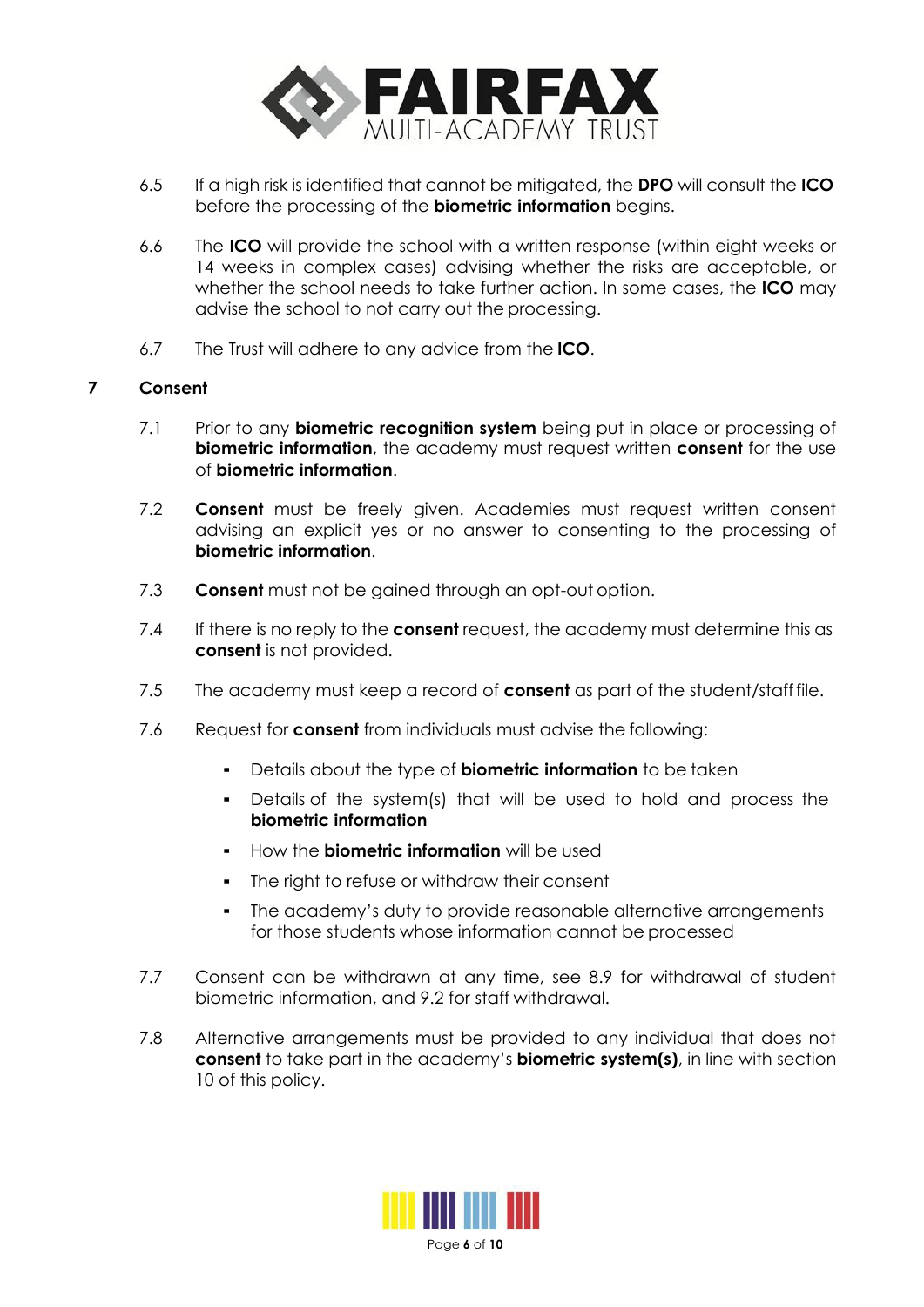

#### **8 Student consent**

- 8.1 **Consent** for the processing of **biometric information** of children under the age of 18 is not imposed by the **Data Protection Act 2018** or the **GDPR**. Instead, the consent requirements for biometric information is imposed by **section 26** of the **Protection of Freedoms Act 2012.**
- 8.2 In line with both the **Protection of Freedoms Act 2012** and **GDPR** for students' in Year 9 or above, the academy will request **consent** from the student as well as the parent. See **Appendix 1** for an overview of the requirements.
- 8.3 The written **consent** of at least one parent must be obtained before the data is taken from the student and used. This applies to all students under the age of 18. In no circumstances can a student's **biometric information** be processed without written consent from parents.
- 8.4 The written **consent** of students in Year 09 or above must also be obtained before the data is taken from the student and used. Forstudents already on roll, the written **consent** of students must be sought during the Autumn Term of Year 09.
- 8.5 Academies must ensure that each parent of a child is notified of the academy's intention to use a student's **biometric information** as part of an **automated biometric recognition system**.
- 8.6 Where the name of only one parent is included on the admissions register, the academy will consider whether any reasonable steps can or should be taken to ascertain the details of the other parent.
- 8.7 The academy does not need to notify a particular parent or seek their **consent** if it is satisfied that:
	- The parent cannot be found, e.g. their whereabouts or identity is not known.
	- The parent lacks the mental capacity to object or **consent**.
	- The welfare of the student requires that a particular parent is not contacted, e.g. where a student has been separated from an abusive parent who must not be informed of the student's whereabouts.
	- It is otherwise not reasonably practicable for a particular parent to be notified or for their **consent** to be obtained.
- 8.8 Where neither parent of a student can be notified for any of the reasons set out in 8.6, **consent** will be sought from the following individuals or agencies as appropriate:
	- If a student is being 'looked after' by the **Local Authority (LA)** or is accommodated or maintained by a voluntary organisation, the **LA** or

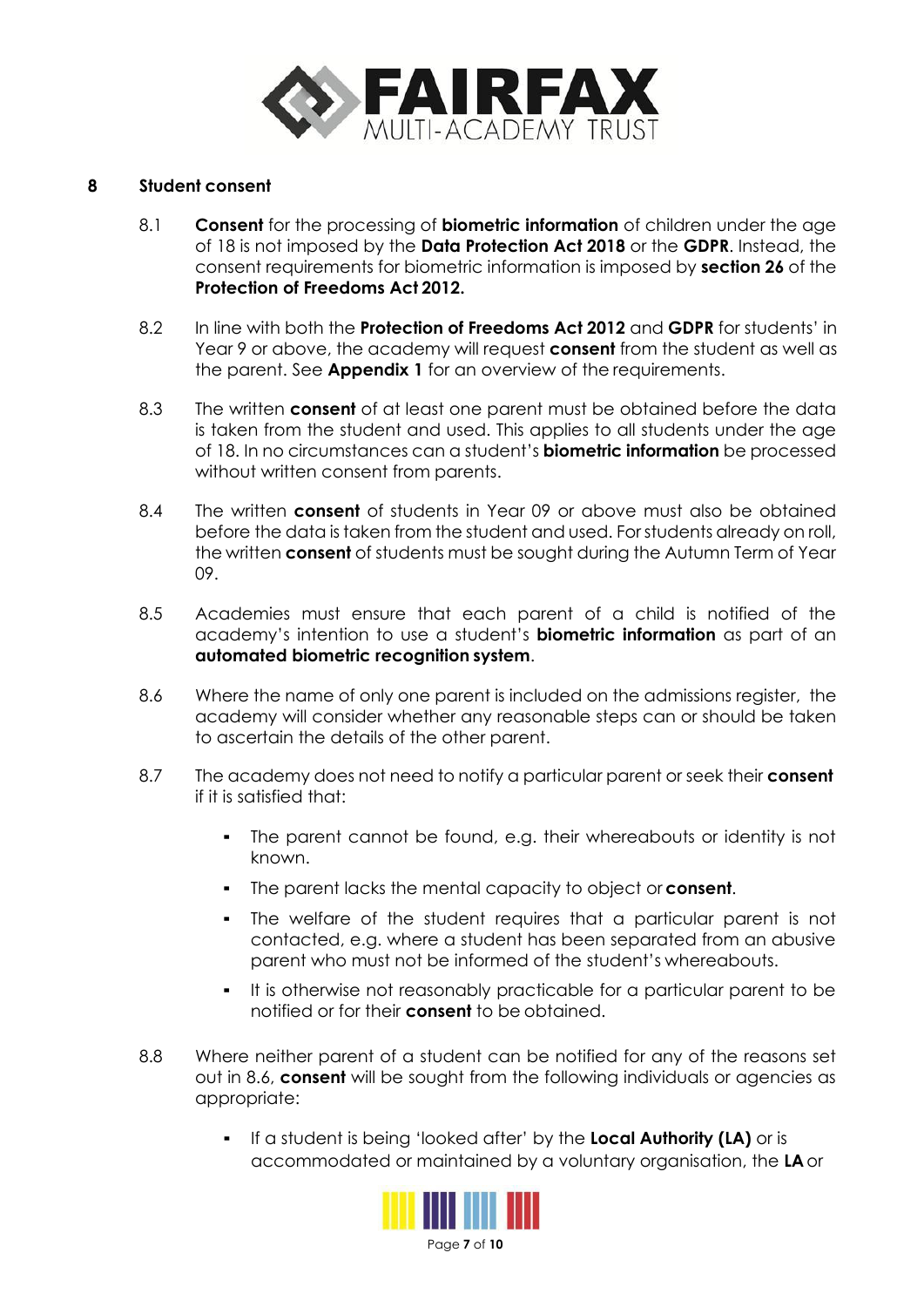

voluntary organisation will be notified, and their written **consent** obtained.

- If the above does not apply, then notification will be sent to all those caring for the student and written **consent** will be obtained from at least one carer before the student's biometric information can be processed.
- 8.9 The academy will not process the **biometric information** of a student under the age of 18 in the following circumstances:
	- The student (verbally or non-verbally) objects or refuses to participate in the processing of their biometric information
	- No parent or carer has consented in writing to the processing.
	- A parent or carer of the student has objected in writing to such processing, even if another parent has given written consent.
- 8.10 Parents and students can object to participation in the academy's biometric system(s) or withdraw their consent at any time. Where this happens, any **biometric information** relating to the student that has already been captured must be deleted.
- 8.11 If a student objects or refuses to participate, or to continue to participate, in activities that involve the processing of their **biometric information**, the academy will ensure that the student's **biometric information** is not taken or used as part of a **biometric recognition system**, irrespective of any consent given by the student's parent(s).
- 8.12 **Consent** is considered valid for the duration of a students for the duration that the student is on roll at the academy unless **consent** is withdrawn by the student or parent.

# **9 Staff consent**

- 9.1 Where staff members or other adults use the academy's **biometric system(s)**, **consent** will be obtained from them before they use the system.
- 9.2 Staff and other adults can object to taking part in the **academy's biometric system(s)** and can withdraw their **consent** at any time. This must be in writing. Where this happens, any **biometric information** relating to the individual that has already been captured must be deleted.
- 9.3 For staff, **consent** is considered valid for the duration of employment, unless **consent** is withdrawn.

# **10 Alternative arrangements**

10.1 Parents, students, staff members and other relevant adults have the right to not take part in the **academy's biometric system(s)**.

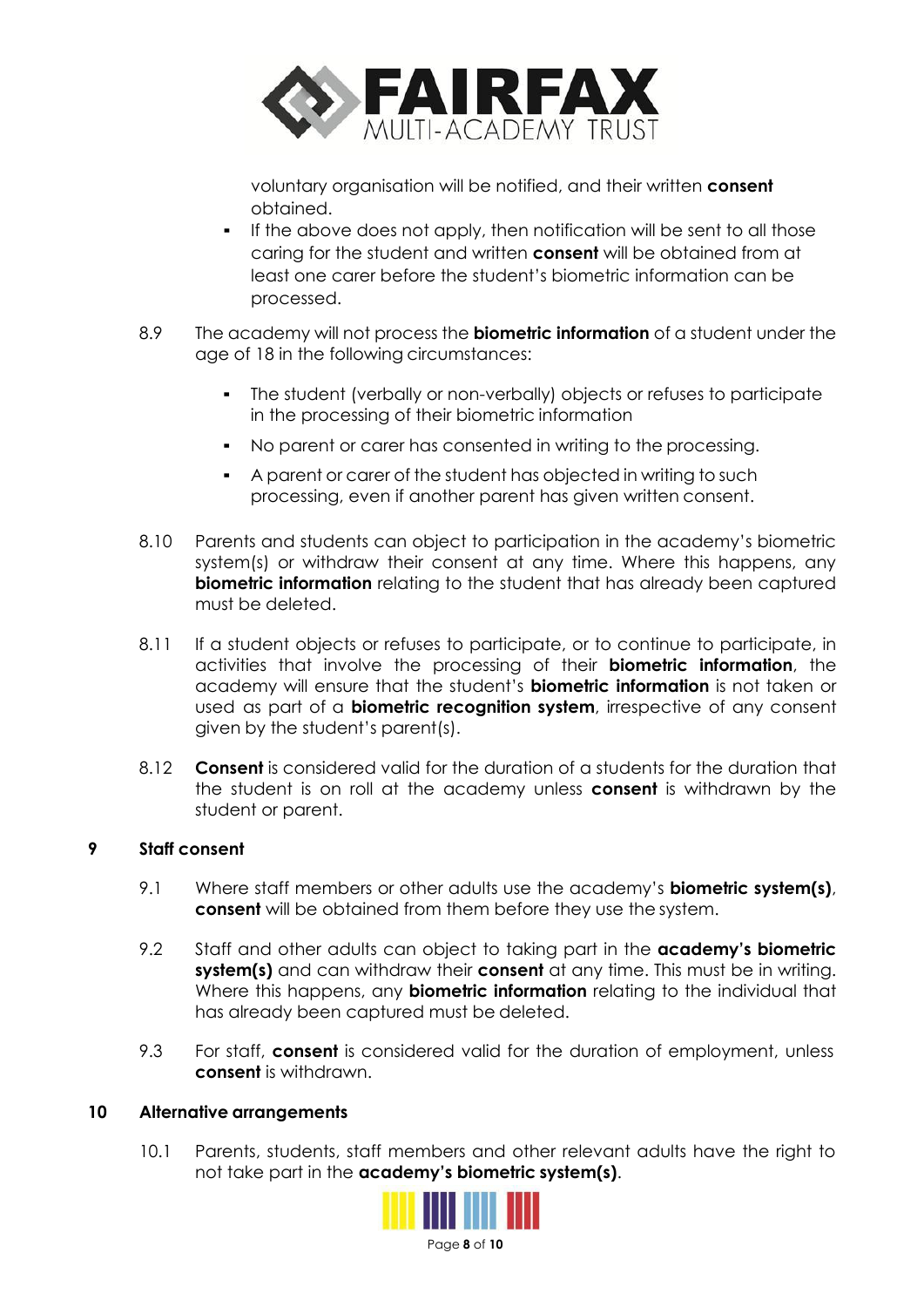

- 10.2 Where an individual objects to taking part in the academy's **biometric system(s),** reasonable alternative arrangements will be provided that allow the individual to access the relevant service, e.g. where a **biometric system** uses student's fingerprints to pay for school meals, the student will be able to use a pre-programmed card, unique number or other suitable means determined by the academy.
- 10.3 Alternative arrangements will not put the individual at any disadvantage or create difficulty in accessing the relevant service or result in any additional burden being placed on the individual (and the student's parents, where relevant).

#### **11 Data retention**

- 11.1 **Biometric information** will be managed and retained in line with the Trust's **retention schedule.**
- 11.2 If an individual (or a student's parent, where relevant) withdraws their **consent** for their/their child's **biometric information** to be processed, it must be erased from the academy's system(s) without undue delay.

#### **12 Data breaches**

**.**

- 12.1 The Academy is responsible for ensuring there are appropriate and robust security measures in place to protect the **biometric information** held by the academy.
- 12.2 Any suspected data breach must be immediately reported to the **Academy Principal** and the Trust's **Data Protection Officer (DPO)**.
- 12.3 Any suspected data breach to the academy's biometric system(s) will be dealt with in accordance with the Trust's **Data Protection Policy** and be reviewed using the Trust's **Data Breach Procedure**.

#### **13 Subject access requests (SAR)**

13.1 Any subject access requests (SAR) for biometric information will be dealt with in accordance with the Trust's **Data Protection Policy** and be reviewed using the Trust's **Subject Access Request (SAR) Procedure**.

#### **14 Monitoring and review**

- 14.1 The **Board of Directors** are responsible for reviewing this policy.
- 14.2 Any changes made to this policy will be communicated to the academies within the Trust advising any necessary actions.